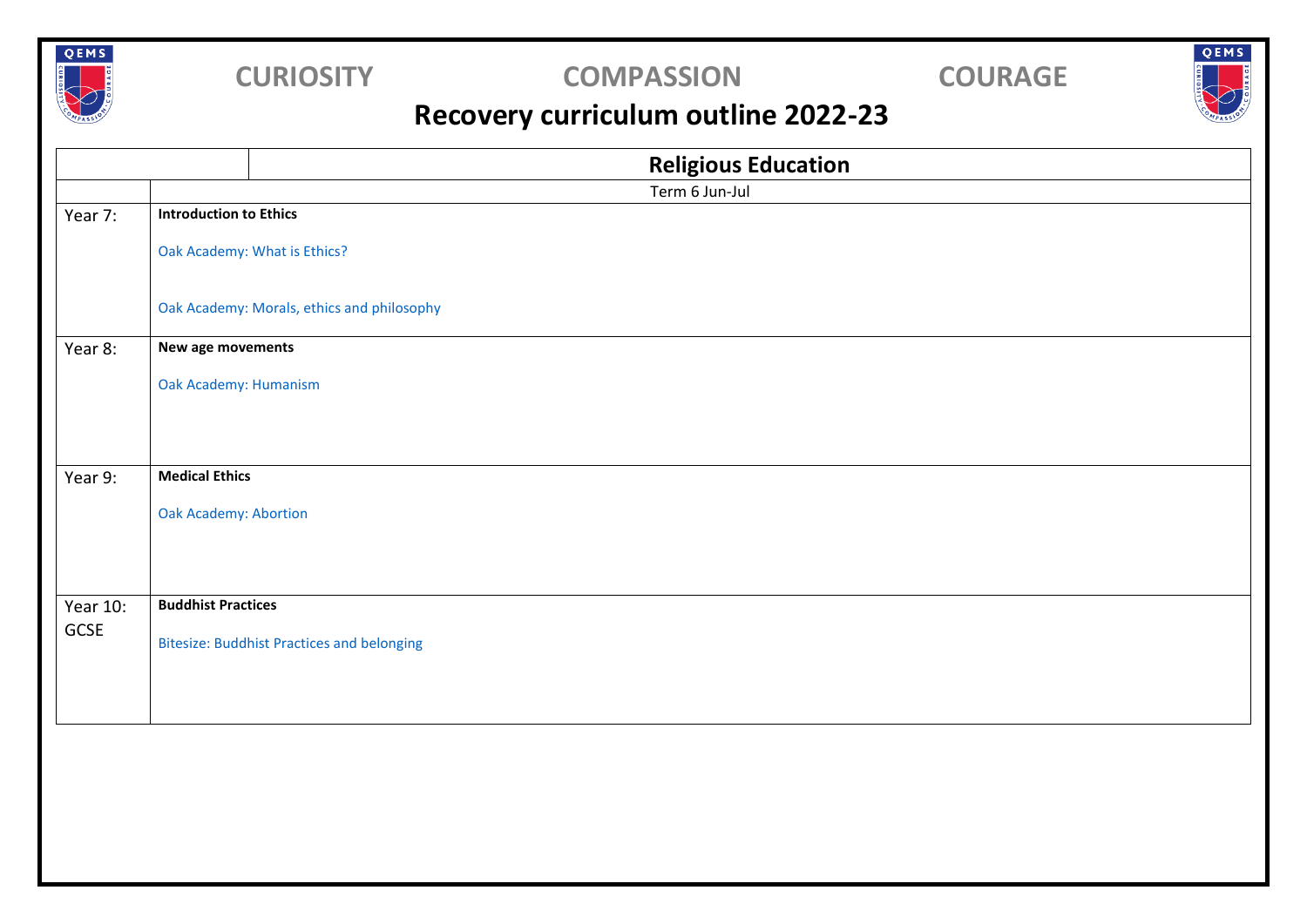

## **CURIOSITY COMPASSION COURAGE**



### **Curriculum overview**

| Subject                                              |                                                                                                                                                                                                                                                                                                                                                                                                                                                | <b>Religious Education</b> |                      | Year group          |              | X                    |
|------------------------------------------------------|------------------------------------------------------------------------------------------------------------------------------------------------------------------------------------------------------------------------------------------------------------------------------------------------------------------------------------------------------------------------------------------------------------------------------------------------|----------------------------|----------------------|---------------------|--------------|----------------------|
| <b>Vision</b><br>statement:                          | At Landau Forte our curriculum exists to ensure all students regardless of background and ability have the opportunity to unlock their potential. We are committed to<br>students being challenged from their previous key stage learning experiences. Our broad and balanced curriculum is ambitious, coherently planned and sequenced,<br>and will provide the platform for preparing students with the foundations for examination success. |                            |                      |                     |              |                      |
|                                                      | Our Curriculum Intent has been informed by a wide variety of researchers and is steeped in evidence based research. Christine Counsell summarises the aspiration of<br>our curriculum to empower all learners creating a pathway to success in university, their career and life:                                                                                                                                                              |                            |                      |                     |              |                      |
|                                                      | 'A curriculum exists to change the pupil, to give the pupil new power. One acid test for a curriculum is whether it enables even lower attaining or disadvantaged pupils<br>to clamber into the discourse and practices of educated people, so that they gain powers of the powerful.'                                                                                                                                                         |                            |                      |                     |              |                      |
|                                                      | As well as excellent academic success we aim to ensure our students leave us as polite and well-rounded young adults. Our new core values of Compassion, Courage<br>and Curiosity are currently being embedded throughout our curriculum offer to ensure we continue to meet our social, emotional, spiritual and moral obligations.                                                                                                           |                            |                      |                     |              |                      |
| <b>Curriculum</b><br>intent:                         | Must include school values (3Cs)                                                                                                                                                                                                                                                                                                                                                                                                               |                            |                      |                     |              |                      |
| <b>Threshold</b><br>Concepts (TCs):                  |                                                                                                                                                                                                                                                                                                                                                                                                                                                |                            |                      |                     |              |                      |
| <b>KS2 National</b><br><b>Curriculum</b><br>summary: |                                                                                                                                                                                                                                                                                                                                                                                                                                                |                            |                      |                     |              |                      |
| Learner skills:                                      | Critical thinking                                                                                                                                                                                                                                                                                                                                                                                                                              | Organisation               | Collaboration        | Adaptability        | Oracy        | Self-quizzing        |
|                                                      | <b>CRITICAL THINKING</b>                                                                                                                                                                                                                                                                                                                                                                                                                       | ORGANISATION               | <b>COLLABORATION</b> | <b>ADAPTABILITY</b> | <b>ORACY</b> | <b>SELF QUIZZING</b> |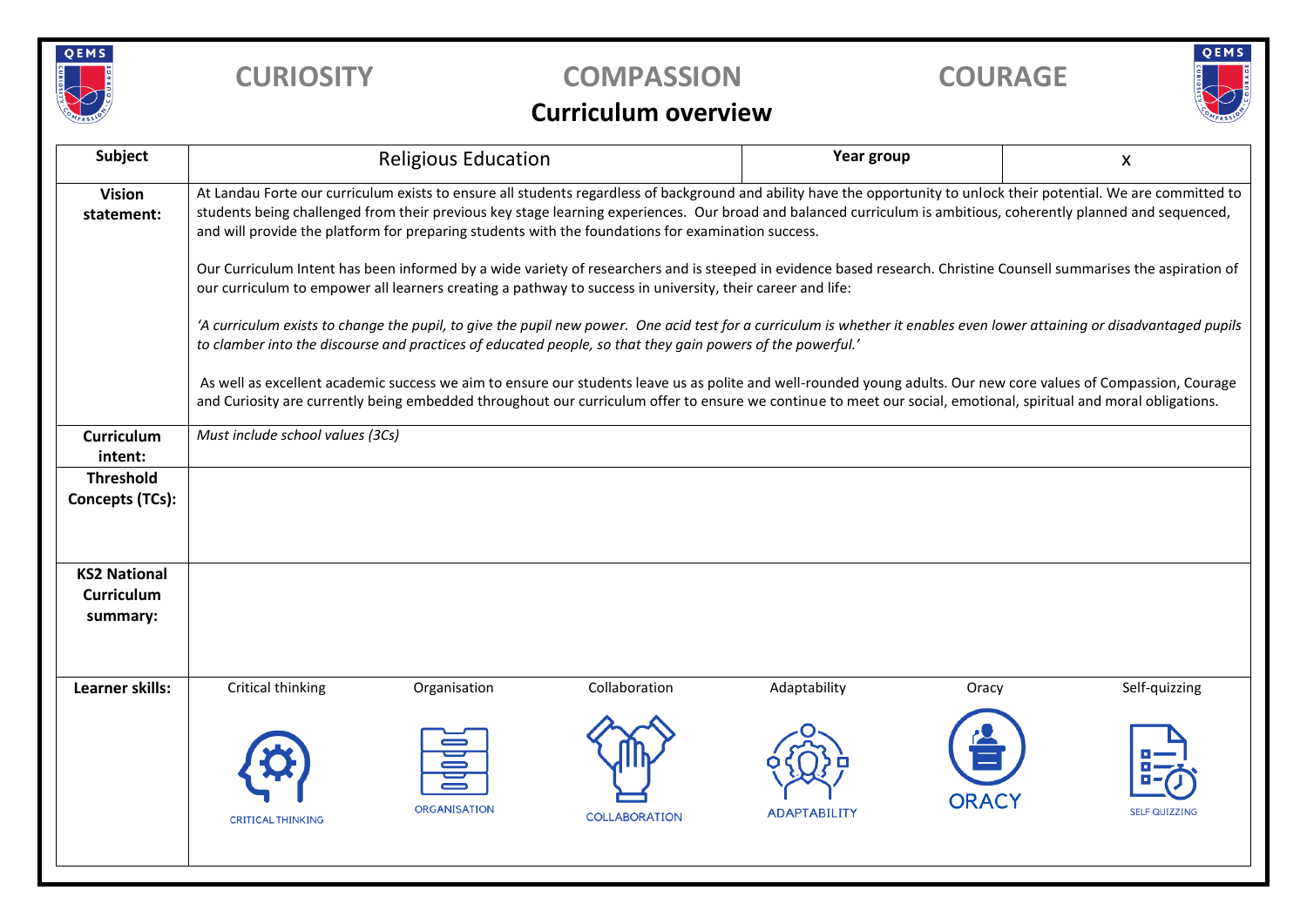| QEMS                             | <b>CURIOSITY</b> | <b>COMPASSION</b> | <b>COURAGE</b> | QEMS |
|----------------------------------|------------------|-------------------|----------------|------|
|                                  |                  | Term 6 Jun-Jul    |                |      |
| The Big                          |                  |                   |                |      |
| Question                         |                  |                   |                |      |
| <b>Big picture</b><br>questions: |                  |                   |                |      |
| Content<br>(Linked to TCs):      |                  |                   |                |      |
|                                  |                  |                   |                |      |
|                                  |                  |                   |                |      |
|                                  |                  |                   |                |      |
| Vocabulary                       |                  |                   |                |      |
| Instruction:                     |                  |                   |                |      |
|                                  |                  |                   |                |      |
| Assessment:                      |                  |                   |                |      |
|                                  |                  |                   |                |      |
| <b>Key/Historical</b>            |                  |                   |                |      |
| misconceptions                   |                  |                   |                |      |
| in this unit:                    |                  |                   |                |      |
|                                  |                  |                   |                |      |
|                                  |                  |                   |                |      |
|                                  |                  |                   |                |      |
|                                  |                  |                   |                |      |
|                                  |                  |                   |                |      |
|                                  |                  |                   |                |      |